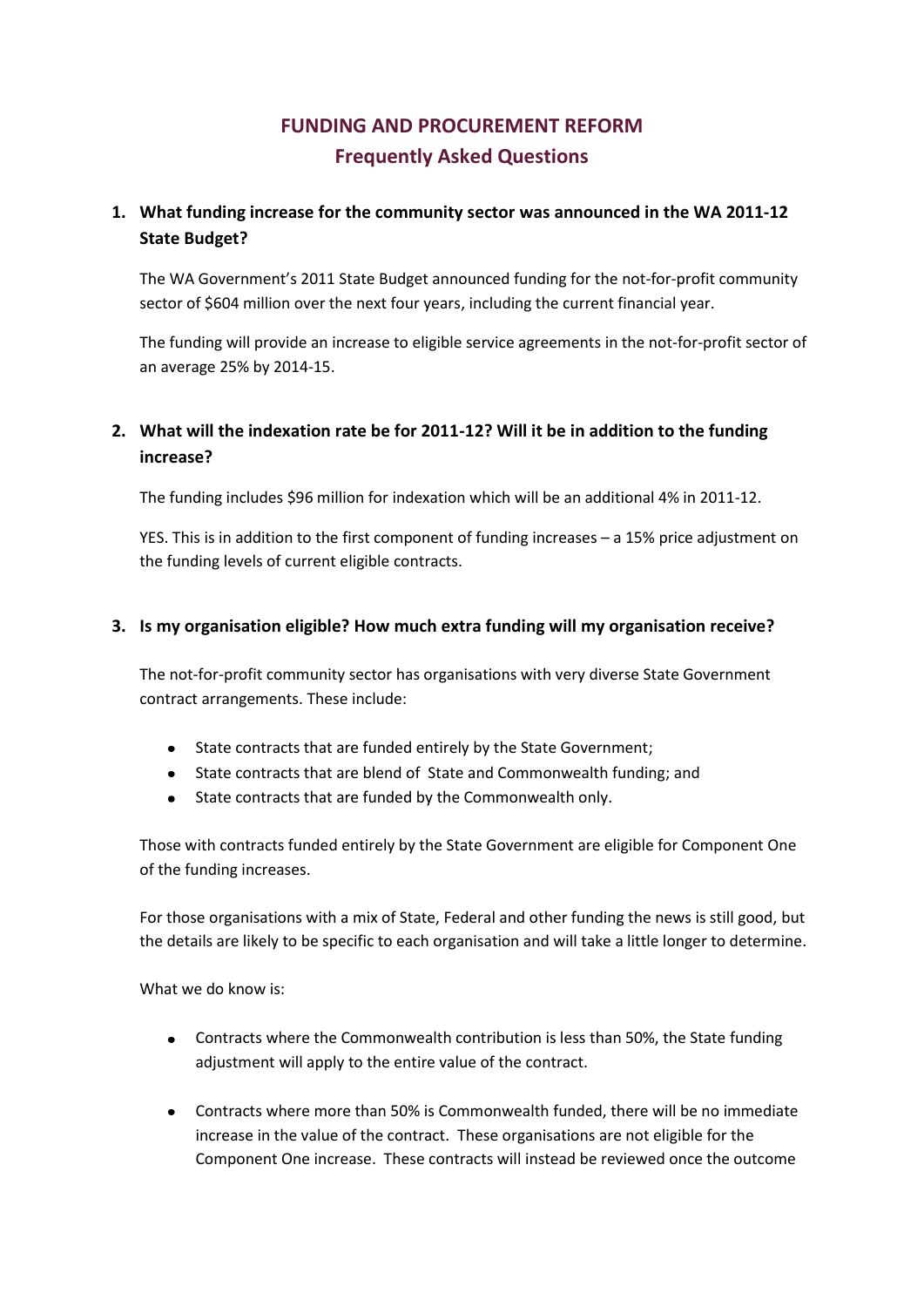of the Fair Work Australia Social and Community Services Equal Remuneration Case is known and how the Commonwealth responds to these decisions.

- Joint-funded contracts delivering the National Partnership Agreement on Homelessness are eligible for Component One increase though this funding will apply only to the State Government's 50% share of the contract. These increases will also have different timing for implementation. The Department of the Premier and Cabinet advises "these will be addressed as a matter of priority following the outcome of the Fair Work Australia Social and Community Services Equal Remuneration Case, with an increase paid commensurate with the Component I price adjustment and Component II determined following consultation with the Commonwealth."
- Contracts funded entirely through the Commonwealth are not eligible for the State Government funding increase. The Commonwealth has indicated that it will consult with the sector through the Community Sector Wages Group to look at improving funding to enable organisations to meet the cost of the Award outcomes from Fair Work Australia.

## **4. Are these funds intended to provide new or additional services?**

NO, these funds are intended only to improve the sustainability of existing contracts and services, not to provide additional services or to service additional clients.

#### **5. How will these extra funds be provided to eligible organisations?**

Organisations will receive a letter from their funding provider advising them of their contracts that are eligible for the funding increases. The funding increase will be rolled out in two components and will also include annual indexation on service agreements, starting with 4% indexation in 2011-12.

The first component will be a flat 15% price adjustment to increase the funding levels in all existing contracts paid in 2011-12.

The second component will provide an average increase of 10% on existing contracts as they are revised to match the new procurement policy – the *Delivering Community Services in Partnership Policy* from 2013-14.

#### **6. What is Component One of the roll out?**

The first component will fund an upfront across-the-board percentage price adjustment of 15% for eligible human services contracts from 1 July 2011. The payment will be made according to the current schedule of payments in place in your eligible contracts.

For details regarding eligibility please visit the Department of the Premier and Cabinet website and download the fact sheets – Sustainable Funding and Contracting with the Not-for-Profit Sector. These can be found at: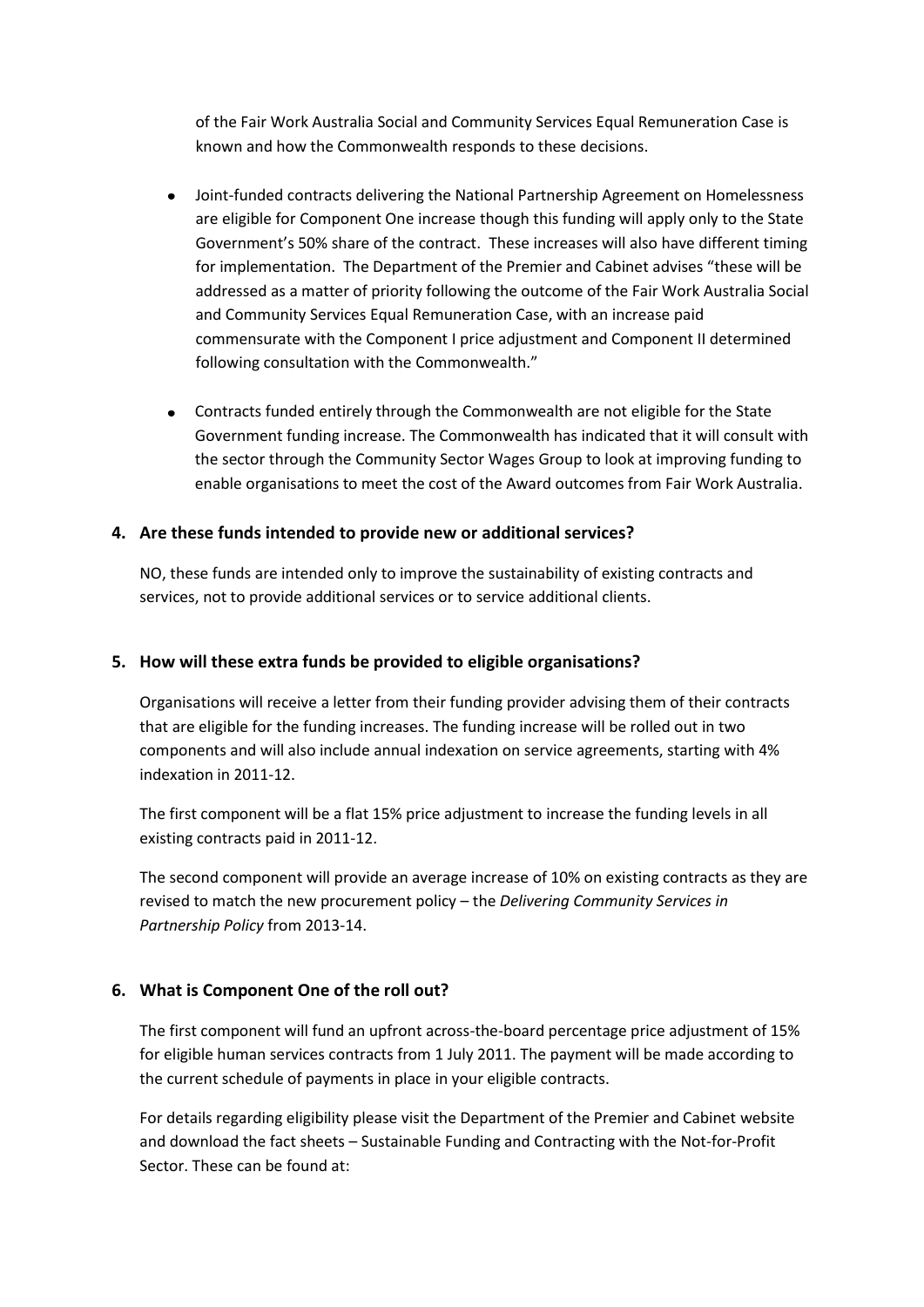Department of the Premier and Cabinet - [Sustainable Funding and Contracting with the Not-for-](http://www.dpc.wa.gov.au/Publications/EconomicAuditReport/Documents/Budget%20Fact%20Sheet%20-%20Component%20I.pdf)Profit Sector – [Component One](http://www.dpc.wa.gov.au/Publications/EconomicAuditReport/Documents/Budget%20Fact%20Sheet%20-%20Component%20I.pdf)

## **7. What is Component Two of the roll out?**

A second increase averaging 10% will be rolled out between 1 July 2013 and 30 June 2014 as contracts are reviewed. These payments will be linked to the roll out of procurement reforms.

This second component is targeted towards ensuring the inequities in the funding shortfall are addressed. The adjustments are linked to progressing key contracting reforms, with additional funding allocated to contracts to ensure that services are funded in a sustainable manner. It is designed to address particular funding inequities including the higher operating costs in regions and other complexities.

The eligibility for the increased funds varies across the sector, and organisations should seek advice directly from their funding providers, as well as refer to the Department of the Premier and Cabinet fact sheet *[Department of the Premier and Cabinet -](http://www.dpc.wa.gov.au/Publications/EconomicAuditReport/Documents/Budget%20Fact%20Sheet%20-%20Component%20II.pdf) Sustainable Funding and [Contracting with the Not-for-Profit Sector](http://www.dpc.wa.gov.au/Publications/EconomicAuditReport/Documents/Budget%20Fact%20Sheet%20-%20Component%20II.pdf) – Component Two.*

## **8. What is the new contracting policy and what are the key changes?**

The further element of the funding increase is based around a new procurement policy – the *Delivering Community Services in Partnership* (DCSP) policy.

The DCSP policy has been developed jointly by the public and not-for-profit sectors to build and support a more mature contracting relationship between the sectors.

The DCSP policy will replace the *Funding and Purchasing Community Services* policy. It facilitates a greater focus on achieving better outcomes for the community through the funding and contracting of sustainable community services by both sectors.

The DCSP policy applies to all government agencies that provide funding for, or purchase community services from, not-for-profit organisations.

Features of the policy include:

- emphasising the need to establish a genuine partnership between government agencies and the not-for-profit sector;
- clear oversight by the Partnership Forum of the implementation by the public and notfor-profit sectors and governance of the DCSP policy;
- providing an overview of the funding and contracting options available and guidance on  $\bullet$ when each should be used, thereby providing greater clarity around the distinction between grants and service agreements;
- moving away from funding not-for-profit organisations and prescribing inputs, services and costs in contracts to focusing on the achievement of outcomes, delivery of outputs and sustainable prices;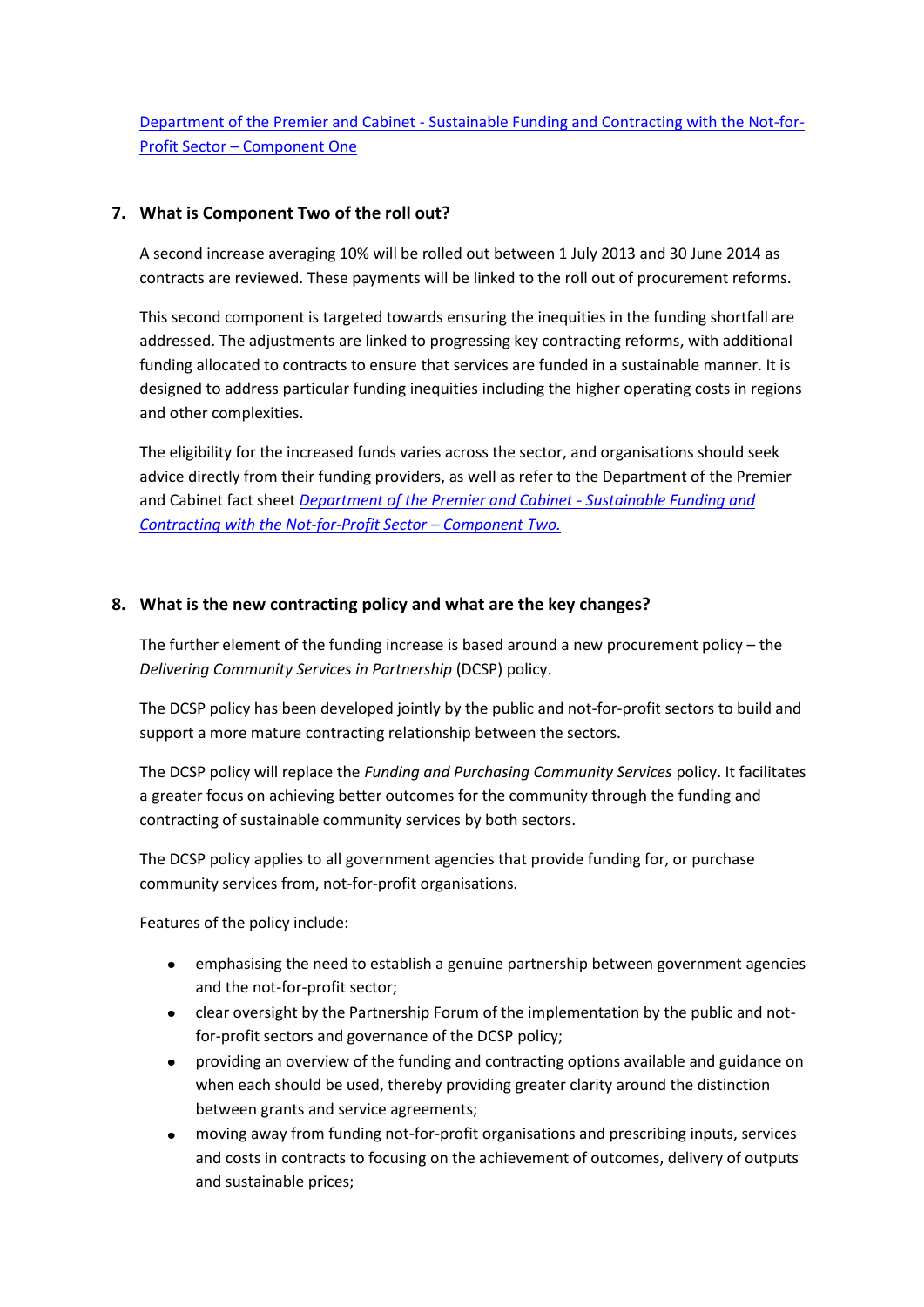- highlighting the need to reduce the unnecessary administrative burden in contracting activities; and
- establishing central agency support and guidance to government agencies and not-forprofit organisations in implementing the DCSP policy.

For more information about the procurement reforms and the DSCP policy contact Kylie Towie, Department of Finance on (08) 6551 1358 o[r kylie.towie@dtf.wa.gov.au.](mailto:kylie.towie@dtf.wa.gov.au)

*[Delivering Community Services in Partnership](http://www.dpc.wa.gov.au/Publications/EconomicAuditReport/Documents/Budget%20Fact%20Sheet%20-%20The%20DCSP%20Policy.pdf) (DCSP) policy*

#### **9. When are the contract changes going to be rolled out?**

From 1 July 2011, Component One (the 15% uniform price adjustment) will apply to all eligible service agreements that were in place as at 31 January 2011.

Contracts signed between 31 January and 30 June 2011 will not be subject to the price adjustment except where they involve the roll-over of existing contracts (as at 31 January 2011) under substantially the same conditions.

The payments will be made according to the current payment schedule in place in your existing eligible contract.

Between 1 July 2013 and 30 June 2014, Component Two (the second price adjustment increase which averages 10%) will be rolled out as human services contracts are reviewed and will be linked to the roll-out of contracting reforms.

The Partnership Forum will oversee the governance and implementation structure around the funding and contract reform initiatives announced in the State Budget.

The Forum, which comprises equal numbers of public sector and not-for-profit sector leaders, was established to strengthen the relationship between the Government, the public sector and not-for-profit sector to address issues of mutual concern with a view to achieving beneficial outcomes for both sectors and for the Western Australian community.

#### **10. How do I pass these funds on to staff and make our services more sustainable?**

It is intended that this additional funding predominantly be used for wage increases for employees. With community sector workers funded through multiple and complex funding streams, this funding alone will not completely resolve the issue of low wages in our sector, but it is a welcome start.

Determining the amount to increase employee wages can be a difficult task. While it is important to pass on this funding increase to employees, it is also important that the organisation ensures it can afford the wage increase.

WACOSS can link our members with support from Employer Assist to provide guidance about the implementation of the funding increase, particularly in relation to wage increases.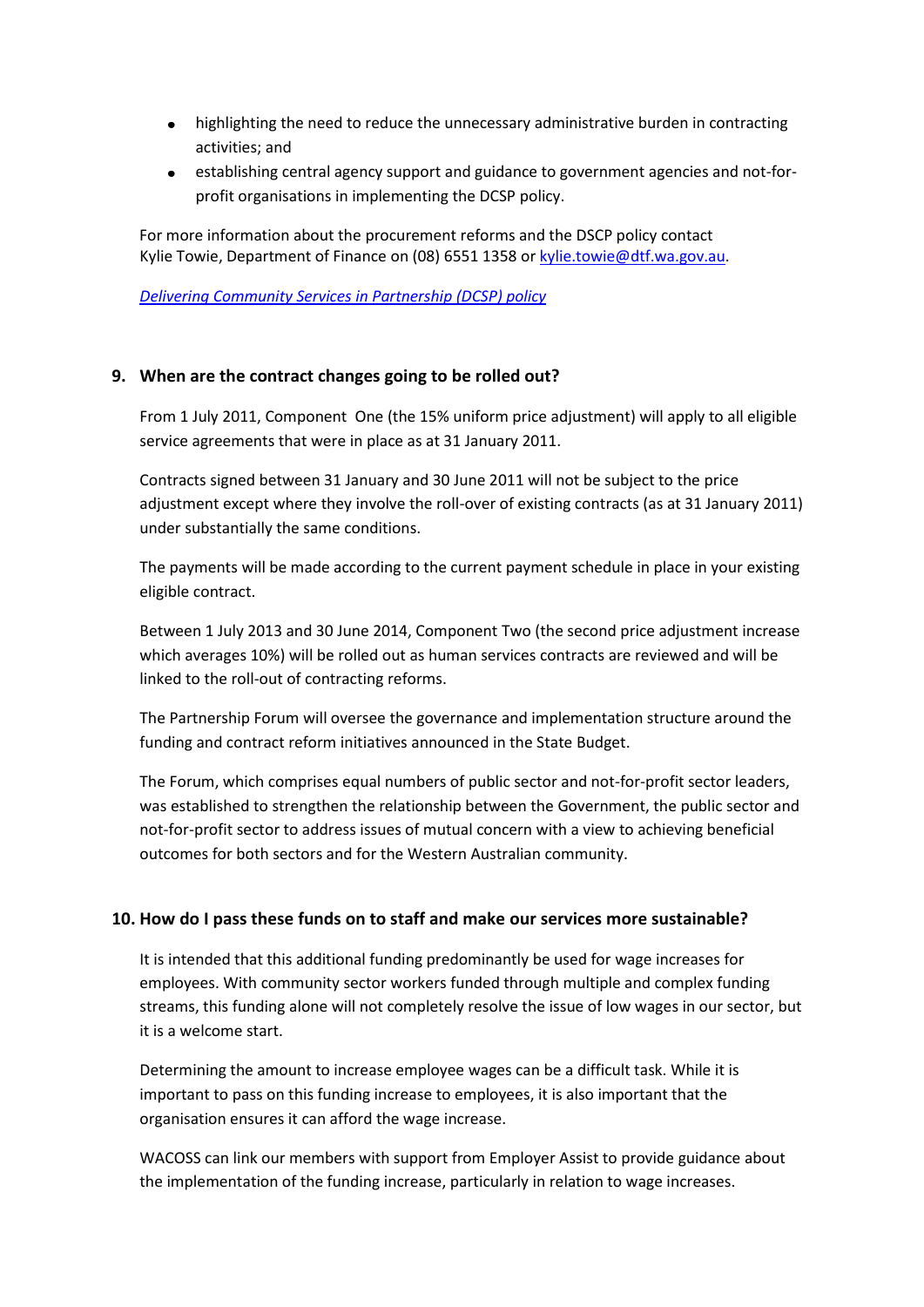We encourage community service organisations to be aware of their obligations and to seek professional advice about how to ensure they are compliant with their legal and contractual obligations and the intention of funding providers that these funds are used to improve staff wages and build sustainable services.

For more information please refer to the advice prepared by Employers Assist entitled *[Guidance](http://www.wacoss.org.au/Libraries/Publications_Community_Sector_Reform_Updates/GuidanceforEmployers.sflb.ashx)  for Community Service Employers - [Funding Increases and Wages Considerations.](http://www.wacoss.org.au/Libraries/Publications_Community_Sector_Reform_Updates/GuidanceforEmployers.sflb.ashx)* The article can be found at the WACOSS website [www.wacoss.org.au](http://www.wacoss.org.au/)

# **11. How do these new community sector funding arrangements relate to the community sector wage equity case currently before Fair Work Australia?**

The new funding arrangements are not directly related to the Fair Work Australia (FWA) case, which has not yet been fully decided. There is however an expectation that these measures will go some to all of the way towards ensuring that WA State funded organisations are able to meet the outcomes of the pay equity case, particularly to pass on the new award wage rates.

The WA Government has committed to revisit funding arrangements once FWA has delivered a decision and the Commonwealth Government has indicated how it intends to respond.

WACOSS has been advocating for many years for better and more equitable wages and conditions for community sector workers and continues to strongly support the pay equity case being decided by FWA. WACOSS will continue to support our national networks and unions who are representing the sector on the pay equity case.

# **12. How will the community sector be supported through these reforms? Where can I get more information?**

Funding of \$18 million has also been allocated to support the implementation of sustainable funding and contracting with the not-for-profit sector and ensure genuine benefits for the notfor-profit sector and Western Australian community generally.

This includes the establishment of the Funding and Contracting Services (FaCS) Unit in Government Procurement at the Department of Treasury and Finance, to ensure appropriate guidance and support to both the public and not-for-profit sectors for the implementation of the DCSP policy and associated procurement reforms.

WACOSS will continue to provide further information and support for organisations throughout the implementation process in the coming weeks, months and years. The process for implementing these reforms will take some time, and we encourage organisations to take the time to plan their response carefully.

WACOSS will support the sector with regular updates, workshops and events and help build capacity in small organisations to respond to the reforms and strengthen their sustainability.